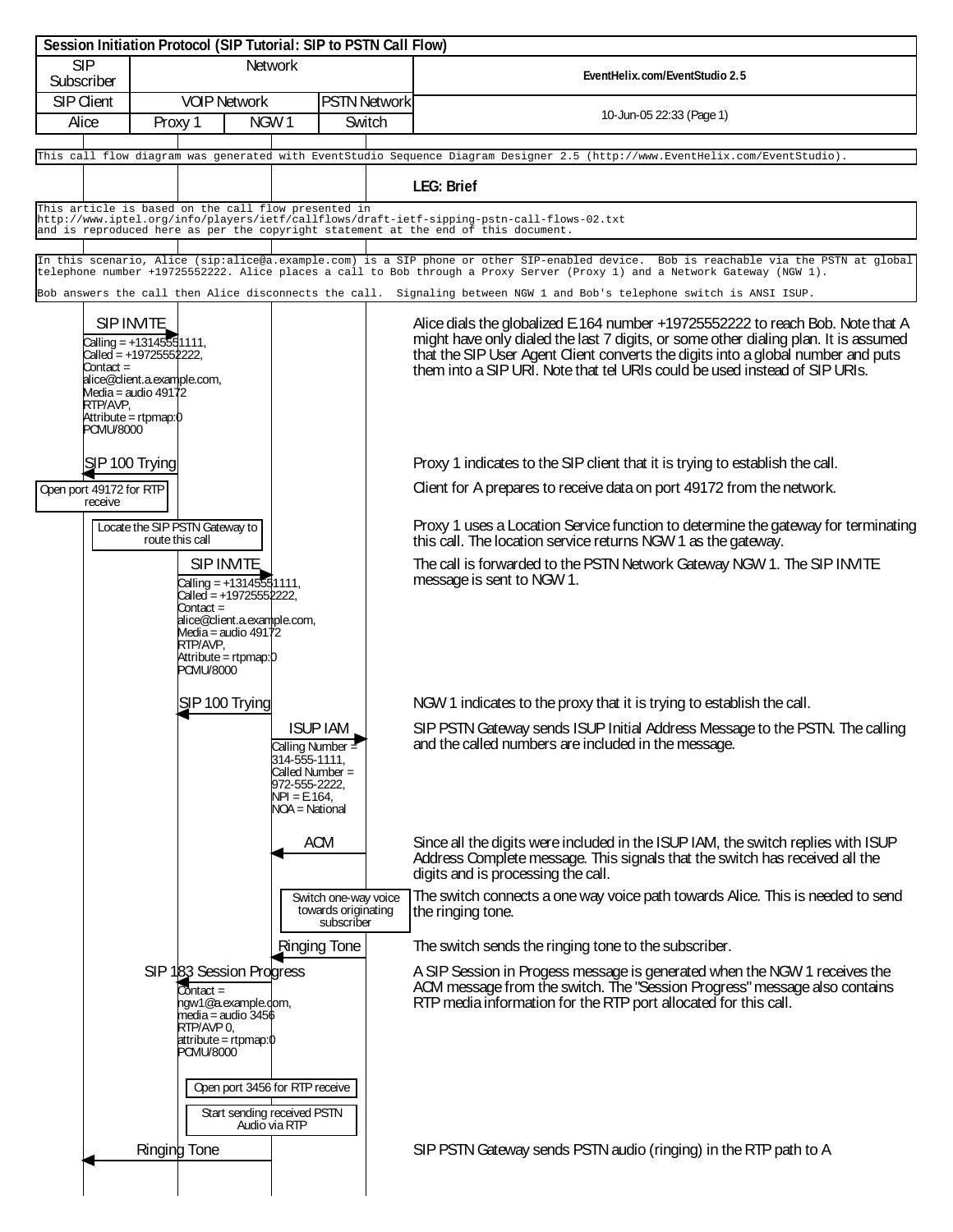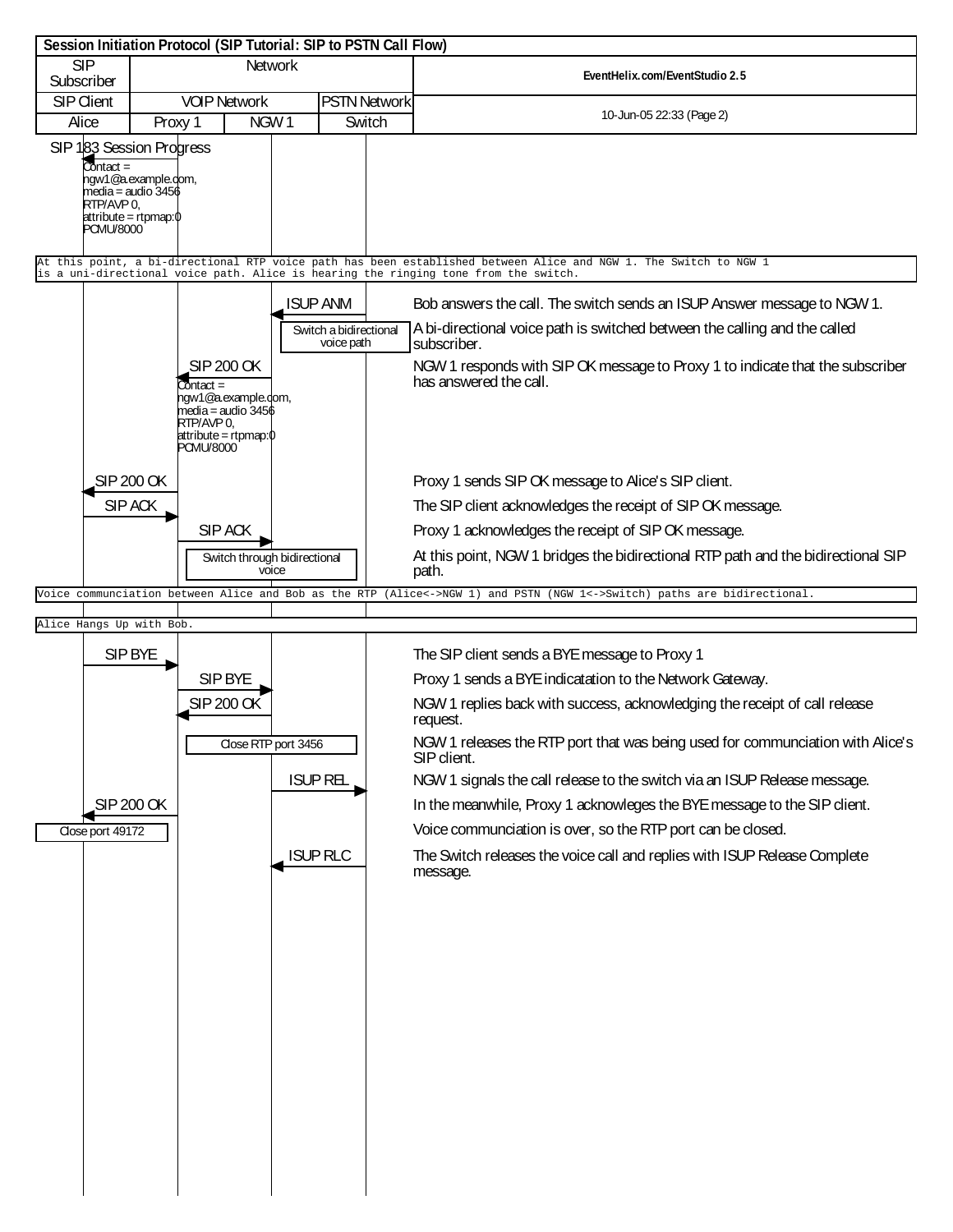|                                                                                                                                                                                                                                                                                                                                                                                                                                                                                                                                                                                                                                                                                                                                                                                                                                                                                      |                                                                                                                                                                                                                                                                                                                                                                                                                                                                                                                                                                                                                          | Session Initiation Protocol (SIP Tutorial: SIP to PSTN Call Flow (Detailed))                                                                                                                                                                                                                                                                                                                        |                                                                                                                                                                                                                                                                                                                                                                                                                                                                                                                                                                                                                                                                                                                                                                                                                                                                                                                                   |  |  |  |
|--------------------------------------------------------------------------------------------------------------------------------------------------------------------------------------------------------------------------------------------------------------------------------------------------------------------------------------------------------------------------------------------------------------------------------------------------------------------------------------------------------------------------------------------------------------------------------------------------------------------------------------------------------------------------------------------------------------------------------------------------------------------------------------------------------------------------------------------------------------------------------------|--------------------------------------------------------------------------------------------------------------------------------------------------------------------------------------------------------------------------------------------------------------------------------------------------------------------------------------------------------------------------------------------------------------------------------------------------------------------------------------------------------------------------------------------------------------------------------------------------------------------------|-----------------------------------------------------------------------------------------------------------------------------------------------------------------------------------------------------------------------------------------------------------------------------------------------------------------------------------------------------------------------------------------------------|-----------------------------------------------------------------------------------------------------------------------------------------------------------------------------------------------------------------------------------------------------------------------------------------------------------------------------------------------------------------------------------------------------------------------------------------------------------------------------------------------------------------------------------------------------------------------------------------------------------------------------------------------------------------------------------------------------------------------------------------------------------------------------------------------------------------------------------------------------------------------------------------------------------------------------------|--|--|--|
| <b>SIP</b><br>Subscriber                                                                                                                                                                                                                                                                                                                                                                                                                                                                                                                                                                                                                                                                                                                                                                                                                                                             |                                                                                                                                                                                                                                                                                                                                                                                                                                                                                                                                                                                                                          | <b>Network</b>                                                                                                                                                                                                                                                                                                                                                                                      | EventHelix.com/EventStudio 2.5                                                                                                                                                                                                                                                                                                                                                                                                                                                                                                                                                                                                                                                                                                                                                                                                                                                                                                    |  |  |  |
| <b>SIP Client</b><br>Alice                                                                                                                                                                                                                                                                                                                                                                                                                                                                                                                                                                                                                                                                                                                                                                                                                                                           | <b>VOIP Network</b><br>Proxy 1                                                                                                                                                                                                                                                                                                                                                                                                                                                                                                                                                                                           | <b>PSTN Network</b><br>NGW1<br>Switch                                                                                                                                                                                                                                                                                                                                                               | 10-Jun-05 22:33 (Page 3)                                                                                                                                                                                                                                                                                                                                                                                                                                                                                                                                                                                                                                                                                                                                                                                                                                                                                                          |  |  |  |
|                                                                                                                                                                                                                                                                                                                                                                                                                                                                                                                                                                                                                                                                                                                                                                                                                                                                                      |                                                                                                                                                                                                                                                                                                                                                                                                                                                                                                                                                                                                                          |                                                                                                                                                                                                                                                                                                                                                                                                     | This call flow diagram was generated with EventStudio Sequence Diagram Designer 2.5 (http://www.EventHelix.com/EventStudio).                                                                                                                                                                                                                                                                                                                                                                                                                                                                                                                                                                                                                                                                                                                                                                                                      |  |  |  |
|                                                                                                                                                                                                                                                                                                                                                                                                                                                                                                                                                                                                                                                                                                                                                                                                                                                                                      |                                                                                                                                                                                                                                                                                                                                                                                                                                                                                                                                                                                                                          |                                                                                                                                                                                                                                                                                                                                                                                                     | <b>LEG: Detailed</b>                                                                                                                                                                                                                                                                                                                                                                                                                                                                                                                                                                                                                                                                                                                                                                                                                                                                                                              |  |  |  |
|                                                                                                                                                                                                                                                                                                                                                                                                                                                                                                                                                                                                                                                                                                                                                                                                                                                                                      |                                                                                                                                                                                                                                                                                                                                                                                                                                                                                                                                                                                                                          |                                                                                                                                                                                                                                                                                                                                                                                                     | In this scenario, Alice (sip:alice@a.example.com) is a SIP phone or other SIP-enabled device. Bob is reachable via the PSTN at global<br>telephone number +19725552222. Alice places a call to Bob through a Proxy Server (Proxy 1) and a Network Gateway (NGW 1).                                                                                                                                                                                                                                                                                                                                                                                                                                                                                                                                                                                                                                                                |  |  |  |
| Contact =<br>RTP/AVP,<br><b>PCMU/8000</b><br>Max-Forwards: 70<br>CSeq: 1 INVITE<br>Content-Length: 154<br>$v = 0$                                                                                                                                                                                                                                                                                                                                                                                                                                                                                                                                                                                                                                                                                                                                                                    | SIP INVITE<br>Calling = $+1314555$ 1111,<br>Called = +19725552222,<br>alice@client.a.example.com,<br>Media = audio 49172<br>Attribute = rtpmap:0<br>To: Bob <sip:+19725552222@ss1.a.example.com;user=phone><br/>Call-ID: 2xTb9vxSit55XU7p8@a.example.com<br/>Contact: <sip:alice@client.a.example.com;transport=tcp><br/>nonce="dc3a5ab25302aa931904ba7d88fa1cf5", opaque="",<br/>uri="sip:+19725552222@ss1.a.example.com;user=phone",<br/>response="ccdca50cb091d587421457305d097458c"<br/>Content-Type: application/sdp</sip:alice@client.a.example.com;transport=tcp></sip:+19725552222@ss1.a.example.com;user=phone> | INVITE sip:+19725552222@ssl.a.example.com;user=phone SIP/2.0<br>Via: SIP/2.0/TCP client.a.example.com:5060;branch=z9hG4bK74bf9<br>From: Alice <sip:+13145551111@ss1.a.example.com;user=phone>;tag=9fxced76sl<br/>Proxy-Authorization: Digest username="alice", realm="a.example.com",<br/>o=alice 2890844526 2890844526 IN IP4 client.a.example.com</sip:+13145551111@ss1.a.example.com;user=phone> | Bob answers the call then Alice disconnects the call. Signaling between NGW 1 and Bob's telephone switch is ANSI ISUP.<br>Alice dials the globalized E.164 number +19725552222 to reach Bob. Note that A<br>might have only dialed the last 7 digits, or some other dialing plan. It is assumed<br>that the SIP User Agent Client converts the digits into a global number and puts<br>them into a SIP URI. Note that tel URIs could be used instead of SIP URIs.<br>Alice could use either their SIP address (sip:alice@a.example.com) or SIP<br>telephone number (sip:+13145551111@ss1.a.example.com;user=phone) in the<br>From header. In this example, the telephone number is included, and it is shown<br>as being passed as calling party identification through the Network Gateway<br>(NGW 1) to Bob. Note that for this number to be passed into the SS7 network, it<br>would have to be somehow verified for accuracy. |  |  |  |
| $s = -$<br>$t = 0$ 0<br>m=audio 49172 RTP/AVP 0<br>a=rtpmap:0 PCMU/8000                                                                                                                                                                                                                                                                                                                                                                                                                                                                                                                                                                                                                                                                                                                                                                                                              | c=IN IP4 client.a.example.com                                                                                                                                                                                                                                                                                                                                                                                                                                                                                                                                                                                            |                                                                                                                                                                                                                                                                                                                                                                                                     |                                                                                                                                                                                                                                                                                                                                                                                                                                                                                                                                                                                                                                                                                                                                                                                                                                                                                                                                   |  |  |  |
| SJP 100 Trying                                                                                                                                                                                                                                                                                                                                                                                                                                                                                                                                                                                                                                                                                                                                                                                                                                                                       |                                                                                                                                                                                                                                                                                                                                                                                                                                                                                                                                                                                                                          |                                                                                                                                                                                                                                                                                                                                                                                                     | Proxy 1 indicates to the SIP client that it is trying to establish the call.                                                                                                                                                                                                                                                                                                                                                                                                                                                                                                                                                                                                                                                                                                                                                                                                                                                      |  |  |  |
| SIP/2.0 100 Trying<br>/ia: SIP/2.0/TCP client.a.example.com:5060;branch=z9hG4bK74bf9;received=192.0.2.101<br>From: Alice <sip:+13145551111@ss1.a.example.com;user=phone>;tag=9fxced76sl<br/>To: Bob <sip:+19725552222@ss1.a.example.com;user=phone><br/>Call-ID: 2xTb9vxSit55XU7p8@a.example.com<br/>CSeq: 1 INVITE<br/>Content-Length: 0</sip:+19725552222@ss1.a.example.com;user=phone></sip:+13145551111@ss1.a.example.com;user=phone>                                                                                                                                                                                                                                                                                                                                                                                                                                            |                                                                                                                                                                                                                                                                                                                                                                                                                                                                                                                                                                                                                          |                                                                                                                                                                                                                                                                                                                                                                                                     |                                                                                                                                                                                                                                                                                                                                                                                                                                                                                                                                                                                                                                                                                                                                                                                                                                                                                                                                   |  |  |  |
| Open port 49172 for RTP<br>receive                                                                                                                                                                                                                                                                                                                                                                                                                                                                                                                                                                                                                                                                                                                                                                                                                                                   |                                                                                                                                                                                                                                                                                                                                                                                                                                                                                                                                                                                                                          |                                                                                                                                                                                                                                                                                                                                                                                                     | Client for A prepares to receive data on port 49172 from the network.                                                                                                                                                                                                                                                                                                                                                                                                                                                                                                                                                                                                                                                                                                                                                                                                                                                             |  |  |  |
|                                                                                                                                                                                                                                                                                                                                                                                                                                                                                                                                                                                                                                                                                                                                                                                                                                                                                      | Locate the SIP PSTN Gateway to<br>route this call<br>SIP INVITE<br>Calling = $+13145551111$ ,<br>Called = +19725552222,<br>Contact =<br>alice@client.a.example.com,<br>Media = audio $49172$<br>RTP/AVP,<br>Attribute = rtpmap:0<br>PCMU/8000                                                                                                                                                                                                                                                                                                                                                                            |                                                                                                                                                                                                                                                                                                                                                                                                     | Proxy 1 uses a Location Service function to determine the gateway for terminating<br>this call. The location service returns NGW 1 as the gateway.<br>The call is forwarded to the PSTN Network Gateway NGW 1. The SIP INVITE<br>message is sent to NGW 1.                                                                                                                                                                                                                                                                                                                                                                                                                                                                                                                                                                                                                                                                        |  |  |  |
| INVITE sip:+19725552222@ngwl.a.example.com;user=phone SIP/2.0<br>Via: SIP/2.0/TCP ssl.a.example.com:5060;branch=z9hG4bK2d4790.1<br>Via: SIP/2.0/TCP client.a.example.com:5060;branch=z9hG4bK74bf9;received=192.0.2.101<br>Max-Forwards: 69<br>Record-Route: <sip:ss1.a.example.com;lr><br/>From: Alice <sip:+13145551111@ssl.a.example.com;user=phone>;tag=9fxced76sl<br/>To: Bob <sip:+19725552222@ss1.a.example.com;user=phone><br/>Call-ID: 2xTb9vxSit55XU7p8@a.example.com<br/>CSeq: 1 INVITE<br/>Contact: <sip:alice@client.a.example.com;transport=tcp><br/>Content-Type: application/sdp<br/>Content-Length: 154<br/><math>v=0</math><br/>o=alice 2890844526 2890844526 IN IP4 client.a.example.com</sip:alice@client.a.example.com;transport=tcp></sip:+19725552222@ss1.a.example.com;user=phone></sip:+13145551111@ssl.a.example.com;user=phone></sip:ss1.a.example.com;lr> |                                                                                                                                                                                                                                                                                                                                                                                                                                                                                                                                                                                                                          |                                                                                                                                                                                                                                                                                                                                                                                                     |                                                                                                                                                                                                                                                                                                                                                                                                                                                                                                                                                                                                                                                                                                                                                                                                                                                                                                                                   |  |  |  |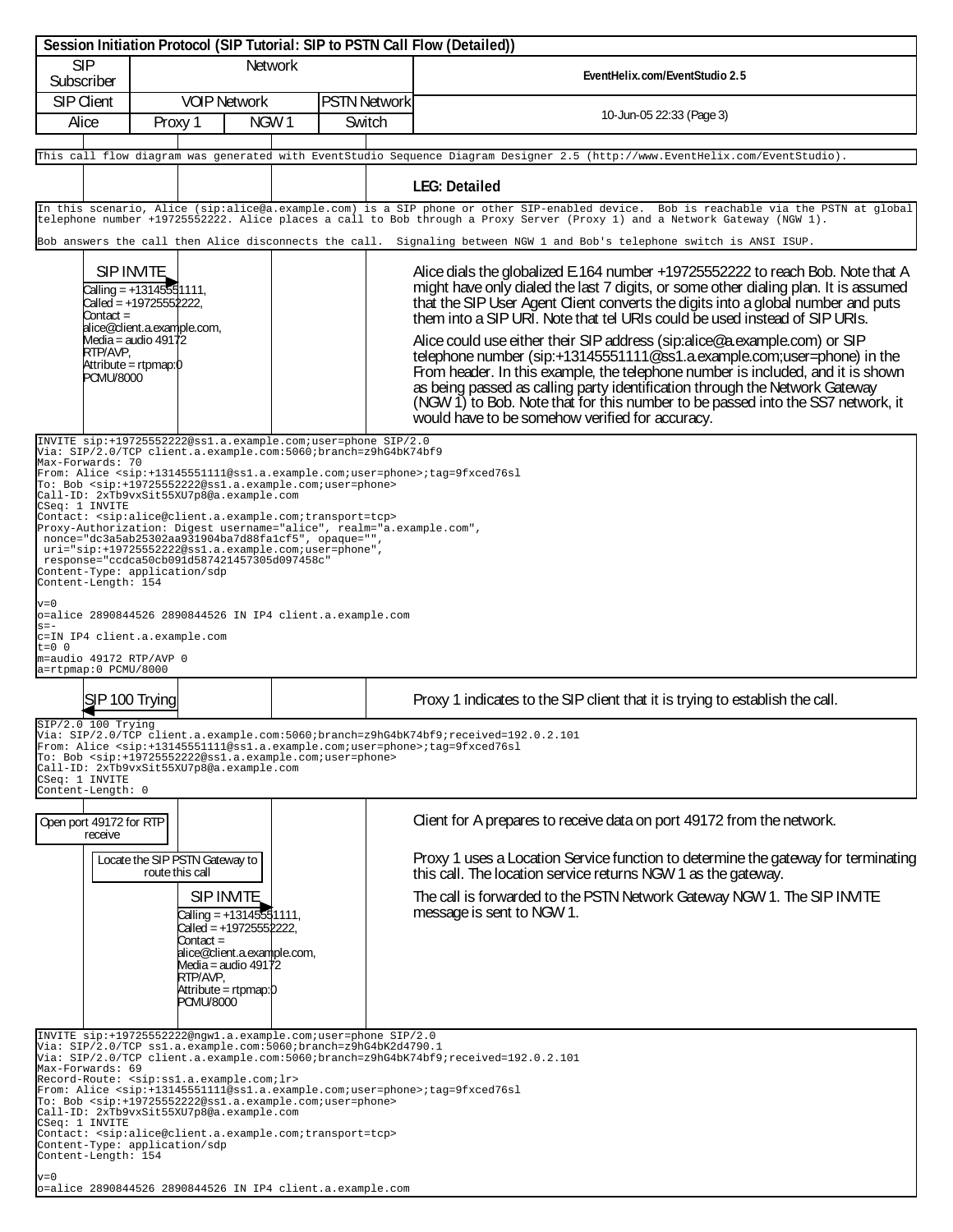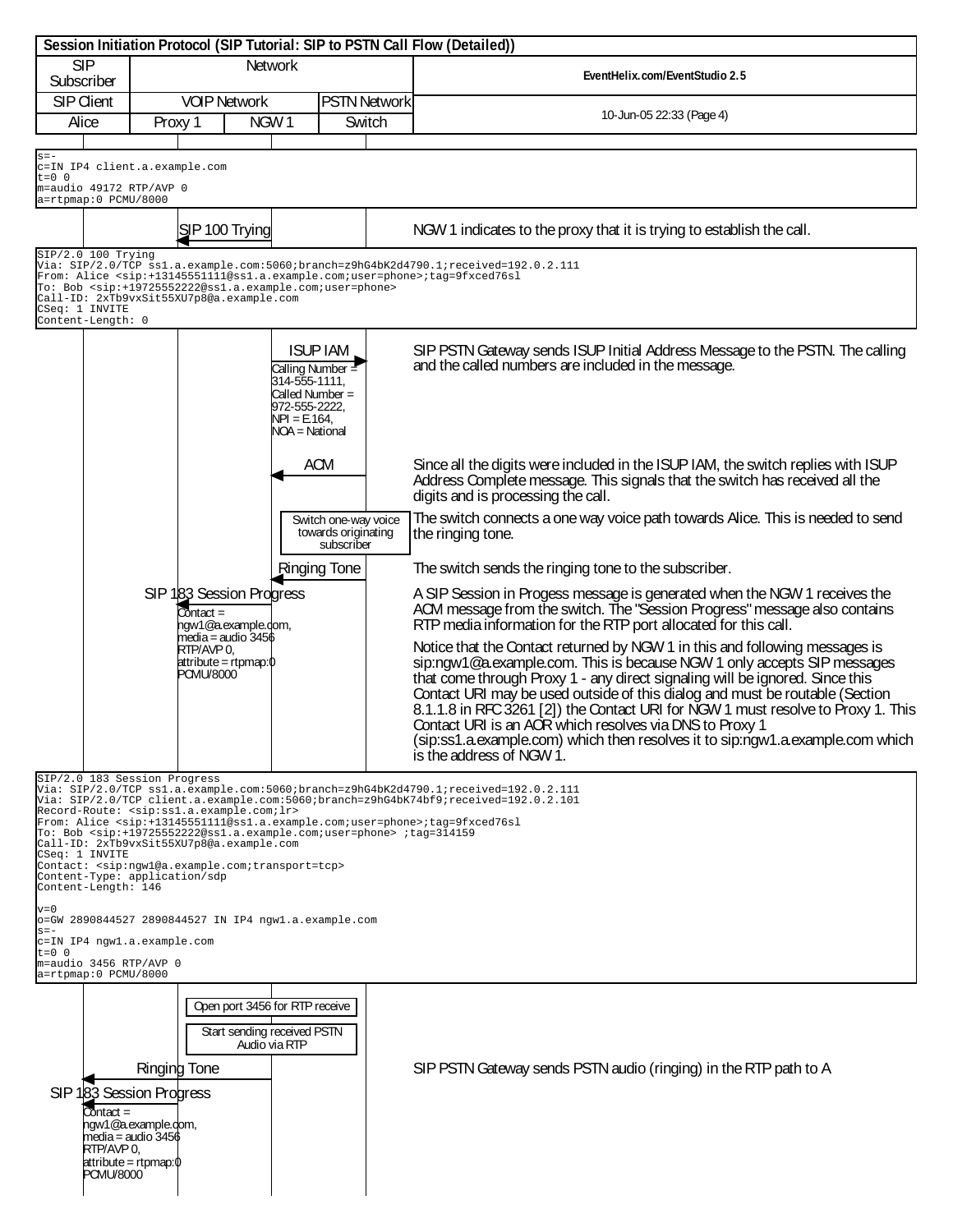| Session Initiation Protocol (SIP Tutorial: SIP to PSTN Call Flow (Detailed))                                                                                                                                                                                                                                                                                                                                                                                                                                                                                                                                                                                                                                                                                                                                                                                                                                                                                    |                                                                                                                                                                                                                                                                                                                                                                                                                                                                                                                                                                                                                                                                                                      |                                                                                                      |                                                  |  |                                                                                                                                                                                                                                                                                 |  |  |
|-----------------------------------------------------------------------------------------------------------------------------------------------------------------------------------------------------------------------------------------------------------------------------------------------------------------------------------------------------------------------------------------------------------------------------------------------------------------------------------------------------------------------------------------------------------------------------------------------------------------------------------------------------------------------------------------------------------------------------------------------------------------------------------------------------------------------------------------------------------------------------------------------------------------------------------------------------------------|------------------------------------------------------------------------------------------------------------------------------------------------------------------------------------------------------------------------------------------------------------------------------------------------------------------------------------------------------------------------------------------------------------------------------------------------------------------------------------------------------------------------------------------------------------------------------------------------------------------------------------------------------------------------------------------------------|------------------------------------------------------------------------------------------------------|--------------------------------------------------|--|---------------------------------------------------------------------------------------------------------------------------------------------------------------------------------------------------------------------------------------------------------------------------------|--|--|
| <b>SIP</b><br>Subscriber                                                                                                                                                                                                                                                                                                                                                                                                                                                                                                                                                                                                                                                                                                                                                                                                                                                                                                                                        |                                                                                                                                                                                                                                                                                                                                                                                                                                                                                                                                                                                                                                                                                                      | <b>Network</b>                                                                                       |                                                  |  | EventHelix.com/EventStudio 2.5                                                                                                                                                                                                                                                  |  |  |
| <b>SIP Client</b>                                                                                                                                                                                                                                                                                                                                                                                                                                                                                                                                                                                                                                                                                                                                                                                                                                                                                                                                               |                                                                                                                                                                                                                                                                                                                                                                                                                                                                                                                                                                                                                                                                                                      | <b>VOIP Network</b>                                                                                  | <b>PSTN Network</b>                              |  |                                                                                                                                                                                                                                                                                 |  |  |
| Alice                                                                                                                                                                                                                                                                                                                                                                                                                                                                                                                                                                                                                                                                                                                                                                                                                                                                                                                                                           | Proxy 1                                                                                                                                                                                                                                                                                                                                                                                                                                                                                                                                                                                                                                                                                              | NGW <sub>1</sub>                                                                                     | Switch                                           |  | 10-Jun-05 22:33 (Page 5)                                                                                                                                                                                                                                                        |  |  |
| $v=0$<br>$s = -$                                                                                                                                                                                                                                                                                                                                                                                                                                                                                                                                                                                                                                                                                                                                                                                                                                                                                                                                                | SIP/2.0 183 Session Progress<br>Via: SIP/2.0/TCP client.a.example.com:5060;branch=z9hG4bK74bf9;received=192.0.2.101<br>Record-Route: <sip:ss1.a.example.com;lr><br/>From: Alice <sip:+13145551111@ss1.a.example.com;user=phone>;tag=9fxced76sl<br/>To: Bob <math>\langle</math>sip:+19725552222@ss1.a.example.com;user=phone&gt;;tag=314159<br/>Call-ID: 2xTb9vxSit55XU7p8@a.example.com<br/>CSeq: 1 INVITE<br/>Contact: <sip:ngwl@a.example.com;transport=tcp><br/>Content-Type: application/sdp<br/>Content-Length: 146<br/>o=GW 2890844527 2890844527 IN IP4 ngwl.a.example.com</sip:ngwl@a.example.com;transport=tcp></sip:+13145551111@ss1.a.example.com;user=phone></sip:ss1.a.example.com;lr> |                                                                                                      |                                                  |  |                                                                                                                                                                                                                                                                                 |  |  |
| c=IN IP4 ngwl.a.example.com<br>$t=0$ 0                                                                                                                                                                                                                                                                                                                                                                                                                                                                                                                                                                                                                                                                                                                                                                                                                                                                                                                          |                                                                                                                                                                                                                                                                                                                                                                                                                                                                                                                                                                                                                                                                                                      |                                                                                                      |                                                  |  |                                                                                                                                                                                                                                                                                 |  |  |
| m=audio 3456 RTP/AVP 0<br>a=rtpmap:0 PCMU/8000                                                                                                                                                                                                                                                                                                                                                                                                                                                                                                                                                                                                                                                                                                                                                                                                                                                                                                                  |                                                                                                                                                                                                                                                                                                                                                                                                                                                                                                                                                                                                                                                                                                      |                                                                                                      |                                                  |  |                                                                                                                                                                                                                                                                                 |  |  |
|                                                                                                                                                                                                                                                                                                                                                                                                                                                                                                                                                                                                                                                                                                                                                                                                                                                                                                                                                                 |                                                                                                                                                                                                                                                                                                                                                                                                                                                                                                                                                                                                                                                                                                      |                                                                                                      |                                                  |  |                                                                                                                                                                                                                                                                                 |  |  |
|                                                                                                                                                                                                                                                                                                                                                                                                                                                                                                                                                                                                                                                                                                                                                                                                                                                                                                                                                                 |                                                                                                                                                                                                                                                                                                                                                                                                                                                                                                                                                                                                                                                                                                      |                                                                                                      |                                                  |  | At this point, a bi-directional RTP voice path has been established between Alice and NGW 1. The Switch to NGW 1<br>is a uni-directional voice path. Alice is hearing the ringing tone from the switch.                                                                         |  |  |
|                                                                                                                                                                                                                                                                                                                                                                                                                                                                                                                                                                                                                                                                                                                                                                                                                                                                                                                                                                 |                                                                                                                                                                                                                                                                                                                                                                                                                                                                                                                                                                                                                                                                                                      | SIP 200 OK<br>Contact =                                                                              | ISUP ANM<br>Switch a bidirectional<br>voice path |  | Bob answers the call. The switch sends an ISUP Answer message to NGW 1.<br>A bi-directional voice path is switched between the calling and the called<br>subscriber.<br>NGW 1 responds with SIP OK message to Proxy 1 to indicate that the subscriber<br>has answered the call. |  |  |
|                                                                                                                                                                                                                                                                                                                                                                                                                                                                                                                                                                                                                                                                                                                                                                                                                                                                                                                                                                 |                                                                                                                                                                                                                                                                                                                                                                                                                                                                                                                                                                                                                                                                                                      | hqw1@a.example.dom,<br>media = audio 3456<br>RTP/AVP 0,<br> attribute = rtpmap:0<br><b>PCMU/8000</b> |                                                  |  |                                                                                                                                                                                                                                                                                 |  |  |
| SIP/2.0 200 OK<br>Via: SIP/2.0/TCP ss1.a.example.com:5060;branch=z9hG4bK2d4790.1;received=192.0.2.111<br>Via: SIP/2.0/TCP client.a.example.com:5060;branch=z9hG4bK74bf9;received=192.0.2.101<br>Record-Route: <sip:ss1.a.example.com;lr><br/>From: Alice <sip:+13145551111@ss1.a.example.com;user=phone>;tag=9fxced76sl<br/>To: Bob <sip:+19725552222@ss1.a.example.com;user=phone>;tag=314159<br/>Call-ID: 2xTb9vxSit55XU7p8@a.example.com<br/>CSeq: 1 INVITE<br/>Contact: <sip:ngwl@a.example.com;transport=tcp><br/>Content-Type: application/sdp<br/>Content-Length: 146<br/><math>v = 0</math><br/>o=GW 2890844527 2890844527 IN IP4 ngwl.a.example.com<br/><math>s = -</math><br/>c=IN IP4 gwl.a.example.com<br/><math>t=0</math> 0<br/>m=audio 3456 RTP/AVP 0<br/>a=rtpmap:0 PCMU/8000</sip:ngwl@a.example.com;transport=tcp></sip:+19725552222@ss1.a.example.com;user=phone></sip:+13145551111@ss1.a.example.com;user=phone></sip:ss1.a.example.com;lr> |                                                                                                                                                                                                                                                                                                                                                                                                                                                                                                                                                                                                                                                                                                      |                                                                                                      |                                                  |  |                                                                                                                                                                                                                                                                                 |  |  |
|                                                                                                                                                                                                                                                                                                                                                                                                                                                                                                                                                                                                                                                                                                                                                                                                                                                                                                                                                                 | SIP 200 OK.                                                                                                                                                                                                                                                                                                                                                                                                                                                                                                                                                                                                                                                                                          |                                                                                                      |                                                  |  | Proxy 1 sends SIP OK message to Alice's SIP client.                                                                                                                                                                                                                             |  |  |
| SIP/2.0 200 OK<br>Via: SIP/2.0/TCP client.a.example.com:5060;branch=z9hG4bK74bf9;received=192.0.2.101<br>Record-Route: <sip:ssl.a.example.com;lr><br/>From: Alice <sip:+13145551111@ss1.a.example.com;user=phone>;tag=9fxced76sl<br/>To: Bob <sip:+19725552222@ss1.a.example.com;user=phone>;tag=314159<br/>Call-ID: 2xTb9vxSit55XU7p8@a.example.com<br/>CSeq: 1 INVITE<br/>Contact: <sip:ngwl@a.example.com;transport=tcp><br/>Content-Type: application/sdp<br/>Content-Length: 146</sip:ngwl@a.example.com;transport=tcp></sip:+19725552222@ss1.a.example.com;user=phone></sip:+13145551111@ss1.a.example.com;user=phone></sip:ssl.a.example.com;lr>                                                                                                                                                                                                                                                                                                         |                                                                                                                                                                                                                                                                                                                                                                                                                                                                                                                                                                                                                                                                                                      |                                                                                                      |                                                  |  |                                                                                                                                                                                                                                                                                 |  |  |
| $v = 0$<br>o=GW 2890844527 2890844527 IN IP4 ngwl.a.example.com                                                                                                                                                                                                                                                                                                                                                                                                                                                                                                                                                                                                                                                                                                                                                                                                                                                                                                 |                                                                                                                                                                                                                                                                                                                                                                                                                                                                                                                                                                                                                                                                                                      |                                                                                                      |                                                  |  |                                                                                                                                                                                                                                                                                 |  |  |
| $s = -$<br>c=IN IP4 ngwl.a.example.com<br>$t=0$ 0<br>m=audio 3456 RTP/AVP 0<br>a=rtpmap:0 PCMU/8000                                                                                                                                                                                                                                                                                                                                                                                                                                                                                                                                                                                                                                                                                                                                                                                                                                                             |                                                                                                                                                                                                                                                                                                                                                                                                                                                                                                                                                                                                                                                                                                      |                                                                                                      |                                                  |  |                                                                                                                                                                                                                                                                                 |  |  |
|                                                                                                                                                                                                                                                                                                                                                                                                                                                                                                                                                                                                                                                                                                                                                                                                                                                                                                                                                                 | SIP ACK                                                                                                                                                                                                                                                                                                                                                                                                                                                                                                                                                                                                                                                                                              |                                                                                                      |                                                  |  | The SIP client acknowledges the receipt of SIP OK message.                                                                                                                                                                                                                      |  |  |
| ACK sip:ngwl@a.example.com SIP/2.0<br>Via: SIP/2.0/TCP client.a.example.com:5060;branch=z9hG4bK74bf9<br>Max-Forwards: 70<br>Route: <sip:ss1.a.example.com;lr><br/>From: Alice <sip:+13145551111@ss1.a.example.com;user=phone>;tag=9fxced76sl<br/>To: Bob <math>\langle</math>sip:+19725552222@ss1.a.example.com;user=phone&gt;;tag=314159<br/>Call-ID: 2xTb9vxSit55XU7p8@a.example.com<br/>CSeq: 1 ACK<br/>Content-Length: 0</sip:+13145551111@ss1.a.example.com;user=phone></sip:ss1.a.example.com;lr>                                                                                                                                                                                                                                                                                                                                                                                                                                                         |                                                                                                                                                                                                                                                                                                                                                                                                                                                                                                                                                                                                                                                                                                      |                                                                                                      |                                                  |  |                                                                                                                                                                                                                                                                                 |  |  |
|                                                                                                                                                                                                                                                                                                                                                                                                                                                                                                                                                                                                                                                                                                                                                                                                                                                                                                                                                                 |                                                                                                                                                                                                                                                                                                                                                                                                                                                                                                                                                                                                                                                                                                      |                                                                                                      |                                                  |  |                                                                                                                                                                                                                                                                                 |  |  |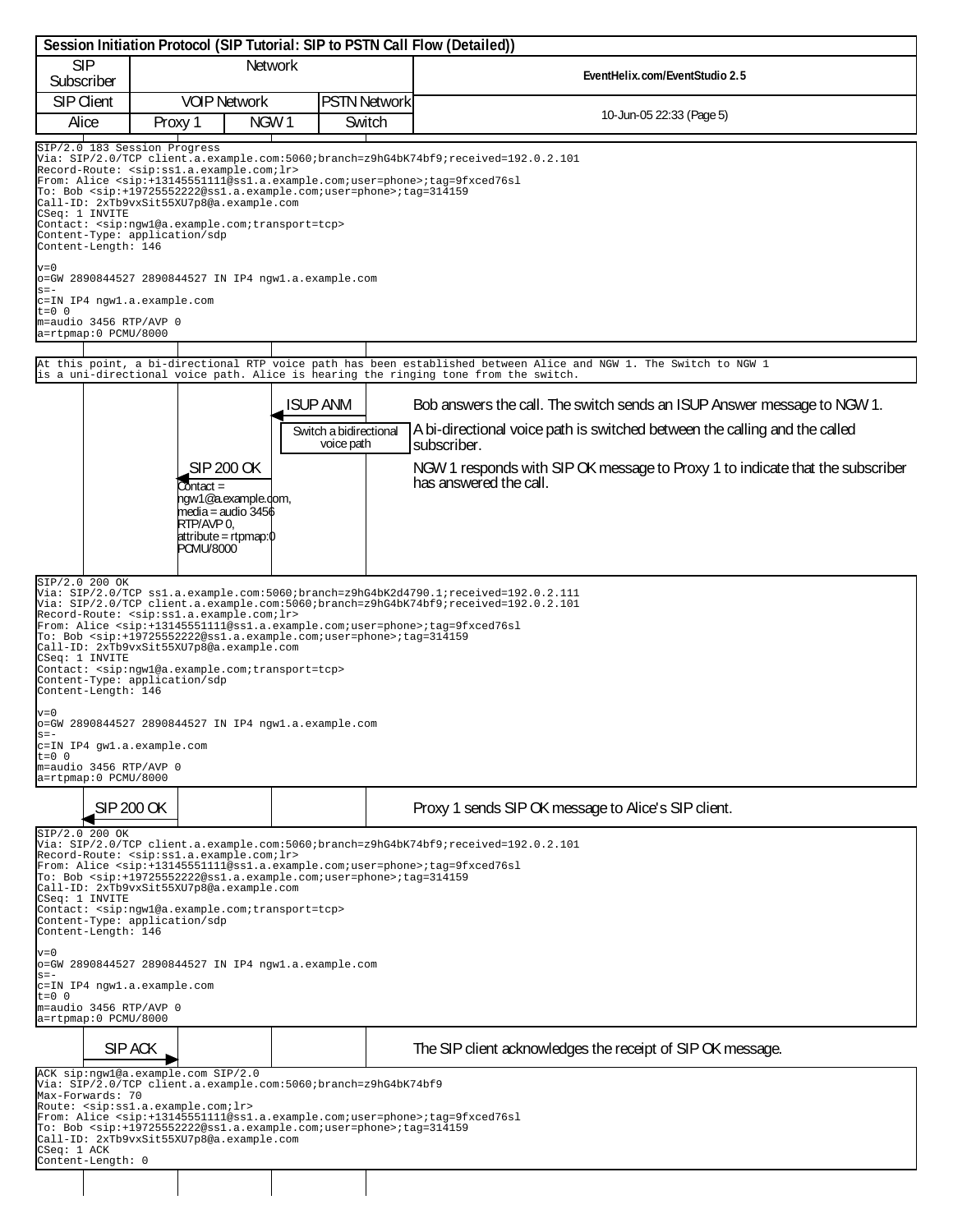| Session Initiation Protocol (SIP Tutorial: SIP to PSTN Call Flow (Detailed))                                                                                                                                                                                                                                                                                                                                                                                                                                                         |                                                                                                                                                                                                                                                                                                                                               |                                                                                                    |                                                                                                                                                                                                                                                                                                                     |                                                                                                                                                       |  |  |  |  |
|--------------------------------------------------------------------------------------------------------------------------------------------------------------------------------------------------------------------------------------------------------------------------------------------------------------------------------------------------------------------------------------------------------------------------------------------------------------------------------------------------------------------------------------|-----------------------------------------------------------------------------------------------------------------------------------------------------------------------------------------------------------------------------------------------------------------------------------------------------------------------------------------------|----------------------------------------------------------------------------------------------------|---------------------------------------------------------------------------------------------------------------------------------------------------------------------------------------------------------------------------------------------------------------------------------------------------------------------|-------------------------------------------------------------------------------------------------------------------------------------------------------|--|--|--|--|
| <b>SIP</b><br>Network<br>Subscriber                                                                                                                                                                                                                                                                                                                                                                                                                                                                                                  |                                                                                                                                                                                                                                                                                                                                               |                                                                                                    | EventHelix.com/EventStudio 2.5                                                                                                                                                                                                                                                                                      |                                                                                                                                                       |  |  |  |  |
| <b>SIP Client</b><br>Alice                                                                                                                                                                                                                                                                                                                                                                                                                                                                                                           | Proxy 1                                                                                                                                                                                                                                                                                                                                       | <b>VOIP Network</b><br>NGW1                                                                        | <b>PSTN Network</b><br>Switch                                                                                                                                                                                                                                                                                       | 10-Jun-05 22:33 (Page 6)                                                                                                                              |  |  |  |  |
|                                                                                                                                                                                                                                                                                                                                                                                                                                                                                                                                      |                                                                                                                                                                                                                                                                                                                                               | SIP ACK                                                                                            |                                                                                                                                                                                                                                                                                                                     | Proxy 1 acknowledges the receipt of SIP OK message.                                                                                                   |  |  |  |  |
|                                                                                                                                                                                                                                                                                                                                                                                                                                                                                                                                      | ACK sip:ngwl@a.example.com SIP/2.0<br>Via: SIP/2.0/TCP ss1.a.example.com:5060;branch=z9hG4bK2d4790.1<br>Via: SIP/2.0/TCP client.a.example.com:5060;branch=z9hG4bK74bf9;received=192.0.2.101<br>Max-Forwards: 69<br>From: Alice <sip:+13145551111@ss1.a.example.com;user=phone>;tag=9fxced76sl</sip:+13145551111@ss1.a.example.com;user=phone> |                                                                                                    |                                                                                                                                                                                                                                                                                                                     |                                                                                                                                                       |  |  |  |  |
|                                                                                                                                                                                                                                                                                                                                                                                                                                                                                                                                      | To: Bob <sip:+19725552222@ss1.a.example.com;user=phone>;tag=314159<br/>Call-ID: 2xTb9vxSit55XU7p8@a.example.com<br/>CSeq: 1 ACK<br/>Content-Length: 0</sip:+19725552222@ss1.a.example.com;user=phone>                                                                                                                                         |                                                                                                    |                                                                                                                                                                                                                                                                                                                     |                                                                                                                                                       |  |  |  |  |
|                                                                                                                                                                                                                                                                                                                                                                                                                                                                                                                                      | Switch through bidirectional<br>voice                                                                                                                                                                                                                                                                                                         |                                                                                                    |                                                                                                                                                                                                                                                                                                                     | At this point, NGW 1 bridges the bidirectional RTP path and the bidirectional SIP<br>path.                                                            |  |  |  |  |
|                                                                                                                                                                                                                                                                                                                                                                                                                                                                                                                                      |                                                                                                                                                                                                                                                                                                                                               |                                                                                                    |                                                                                                                                                                                                                                                                                                                     | Voice communciation between Alice and Bob as the RTP (Alice<->NGW 1) and PSTN (NGW 1<->Switch) paths are bidirectional.                               |  |  |  |  |
| Alice Hangs Up with Bob.                                                                                                                                                                                                                                                                                                                                                                                                                                                                                                             |                                                                                                                                                                                                                                                                                                                                               |                                                                                                    |                                                                                                                                                                                                                                                                                                                     |                                                                                                                                                       |  |  |  |  |
|                                                                                                                                                                                                                                                                                                                                                                                                                                                                                                                                      | SIP BYE                                                                                                                                                                                                                                                                                                                                       |                                                                                                    |                                                                                                                                                                                                                                                                                                                     | The SIP client sends a BYE message to Proxy 1                                                                                                         |  |  |  |  |
| Max-Forwards: 70                                                                                                                                                                                                                                                                                                                                                                                                                                                                                                                     |                                                                                                                                                                                                                                                                                                                                               | BYE sip:nqwl@a.example.com SIP/2.0<br>Route: <sip:ss1.a.example.com;lr></sip:ss1.a.example.com;lr> | Via: SIP/2.0/TCP client.a.example.com:5060;branch=z9hG4bK74bf9                                                                                                                                                                                                                                                      |                                                                                                                                                       |  |  |  |  |
| CSeq: 2 BYE<br>Content-Length: 0                                                                                                                                                                                                                                                                                                                                                                                                                                                                                                     |                                                                                                                                                                                                                                                                                                                                               | Call-ID: 2xTb9vxSit55XU7p8@a.example.com                                                           | From: Alice <sip:+13145551111@ss1.a.example.com;user=phone>;tag=9fxced76sl<br/>To: Bob <sip:+19725552222@ss1.a.example.com;user=phone>;tag=314159</sip:+19725552222@ss1.a.example.com;user=phone></sip:+13145551111@ss1.a.example.com;user=phone>                                                                   |                                                                                                                                                       |  |  |  |  |
|                                                                                                                                                                                                                                                                                                                                                                                                                                                                                                                                      |                                                                                                                                                                                                                                                                                                                                               | SIP BYE                                                                                            |                                                                                                                                                                                                                                                                                                                     | Proxy 1 sends a BYE indicatation to the Network Gateway.                                                                                              |  |  |  |  |
| Max-Forwards: 69                                                                                                                                                                                                                                                                                                                                                                                                                                                                                                                     |                                                                                                                                                                                                                                                                                                                                               | BYE sip:ngwl@a.example.com SIP/2.0<br>Call-ID: 2xTb9vxSit55XU7p8@a.example.com                     | Via: SIP/2.0/TCP ss1.a.example.com:5060;branch=z9hG4bK2d4790.1<br>From: Alice <sip:+13145551111@ss1.a.example.com;user=phone>;tag=9fxced76sl<br/>To: Bob <sip:+19725552222@ss1.a.example.com;user=phone>;tag=314159</sip:+19725552222@ss1.a.example.com;user=phone></sip:+13145551111@ss1.a.example.com;user=phone> | Via: SIP/2.0/TCP client.a.example.com:5060;branch=z9hG4bK74bf9;received=192.0.2.101                                                                   |  |  |  |  |
| CSeq: 2 BYE<br>Content-Length: 0                                                                                                                                                                                                                                                                                                                                                                                                                                                                                                     |                                                                                                                                                                                                                                                                                                                                               |                                                                                                    |                                                                                                                                                                                                                                                                                                                     |                                                                                                                                                       |  |  |  |  |
|                                                                                                                                                                                                                                                                                                                                                                                                                                                                                                                                      |                                                                                                                                                                                                                                                                                                                                               | SIP 200 OK                                                                                         |                                                                                                                                                                                                                                                                                                                     | NGW 1 replies back with success, acknowledging the receipt of call release<br>request.                                                                |  |  |  |  |
| SIP/2.0 200 OK<br>Via: SIP/2.0/TCP ss1.a.example.com:5060;branch=z9hG4bK2d4790.1;received=192.0.2.111<br>Via: SIP/2.0/TCP client.a.example.com:5060;branch=z9hG4bK74bf9;received=192.0.2.101<br>From: Alice <sip:+13145551111@ss1.a.example.com;user=phone>;tag=9fxced76sl<br/>To: Bob <sip:+19725552222@ss1.a.example.com;user=phone>;tag=314159<br/>Call-ID: 2xTb9vxSit55XU7p8@a.example.com<br/>CSeq: 2 BYE<br/>Content-Length: 0</sip:+19725552222@ss1.a.example.com;user=phone></sip:+13145551111@ss1.a.example.com;user=phone> |                                                                                                                                                                                                                                                                                                                                               |                                                                                                    |                                                                                                                                                                                                                                                                                                                     |                                                                                                                                                       |  |  |  |  |
|                                                                                                                                                                                                                                                                                                                                                                                                                                                                                                                                      |                                                                                                                                                                                                                                                                                                                                               |                                                                                                    |                                                                                                                                                                                                                                                                                                                     |                                                                                                                                                       |  |  |  |  |
|                                                                                                                                                                                                                                                                                                                                                                                                                                                                                                                                      |                                                                                                                                                                                                                                                                                                                                               | Close RTP port 3456                                                                                |                                                                                                                                                                                                                                                                                                                     | NGW 1 releases the RTP port that was being used for communciation with Alice's<br>SIP client.                                                         |  |  |  |  |
|                                                                                                                                                                                                                                                                                                                                                                                                                                                                                                                                      | SIP 200 OK                                                                                                                                                                                                                                                                                                                                    |                                                                                                    | <b>ISUP REL</b>                                                                                                                                                                                                                                                                                                     | NGW 1 signals the call release to the switch via an ISUP Release message.<br>In the meanwhile, Proxy 1 acknowleges the BYE message to the SIP client. |  |  |  |  |
| SIP/2.0 200 OK<br>Via: SIP/2.0/TCP client.a.example.com:5060;branch=z9hG4bK74bf9;received=192.0.2.101<br>From: Alice <sip:+13145551111@ss1.a.example.com;user=phone>;tag=9fxced76sl<br/>To: Bob <sip:+19725552222@ss1.a.example.com;user=phone>;tag=314159<br/>Call-ID: 2xTb9vxSit55XU7p8@a.example.com<br/><math>CSeq: 2</math> BYE<br/>Content-Length: 0</sip:+19725552222@ss1.a.example.com;user=phone></sip:+13145551111@ss1.a.example.com;user=phone>                                                                           |                                                                                                                                                                                                                                                                                                                                               |                                                                                                    |                                                                                                                                                                                                                                                                                                                     |                                                                                                                                                       |  |  |  |  |
| Close port 49172                                                                                                                                                                                                                                                                                                                                                                                                                                                                                                                     |                                                                                                                                                                                                                                                                                                                                               |                                                                                                    |                                                                                                                                                                                                                                                                                                                     | Voice communciation is over, so the RTP port can be closed.                                                                                           |  |  |  |  |
|                                                                                                                                                                                                                                                                                                                                                                                                                                                                                                                                      |                                                                                                                                                                                                                                                                                                                                               |                                                                                                    | <b>ISUP RLC</b>                                                                                                                                                                                                                                                                                                     | The Switch releases the voice call and replies with ISUP Release Complete<br>message.                                                                 |  |  |  |  |
| Full Copyright Statement                                                                                                                                                                                                                                                                                                                                                                                                                                                                                                             |                                                                                                                                                                                                                                                                                                                                               |                                                                                                    |                                                                                                                                                                                                                                                                                                                     |                                                                                                                                                       |  |  |  |  |
| Copyright © The Internet Society (2003). All Rights Reserved.                                                                                                                                                                                                                                                                                                                                                                                                                                                                        |                                                                                                                                                                                                                                                                                                                                               |                                                                                                    |                                                                                                                                                                                                                                                                                                                     |                                                                                                                                                       |  |  |  |  |
| This document and translations of it may be copied and furnished to<br>others, and derivative works that comment on or otherwise explain it<br>or assist in its implementation may be prepared, copied, published<br>and distributed, in whole or in part, without restriction of any<br>kind, provided that the above copyright notice and this paragraph are<br>included on all such copies and derivative works. However, this                                                                                                    |                                                                                                                                                                                                                                                                                                                                               |                                                                                                    |                                                                                                                                                                                                                                                                                                                     |                                                                                                                                                       |  |  |  |  |
| document itself may not be modified in any way, such as by removing                                                                                                                                                                                                                                                                                                                                                                                                                                                                  |                                                                                                                                                                                                                                                                                                                                               |                                                                                                    |                                                                                                                                                                                                                                                                                                                     |                                                                                                                                                       |  |  |  |  |